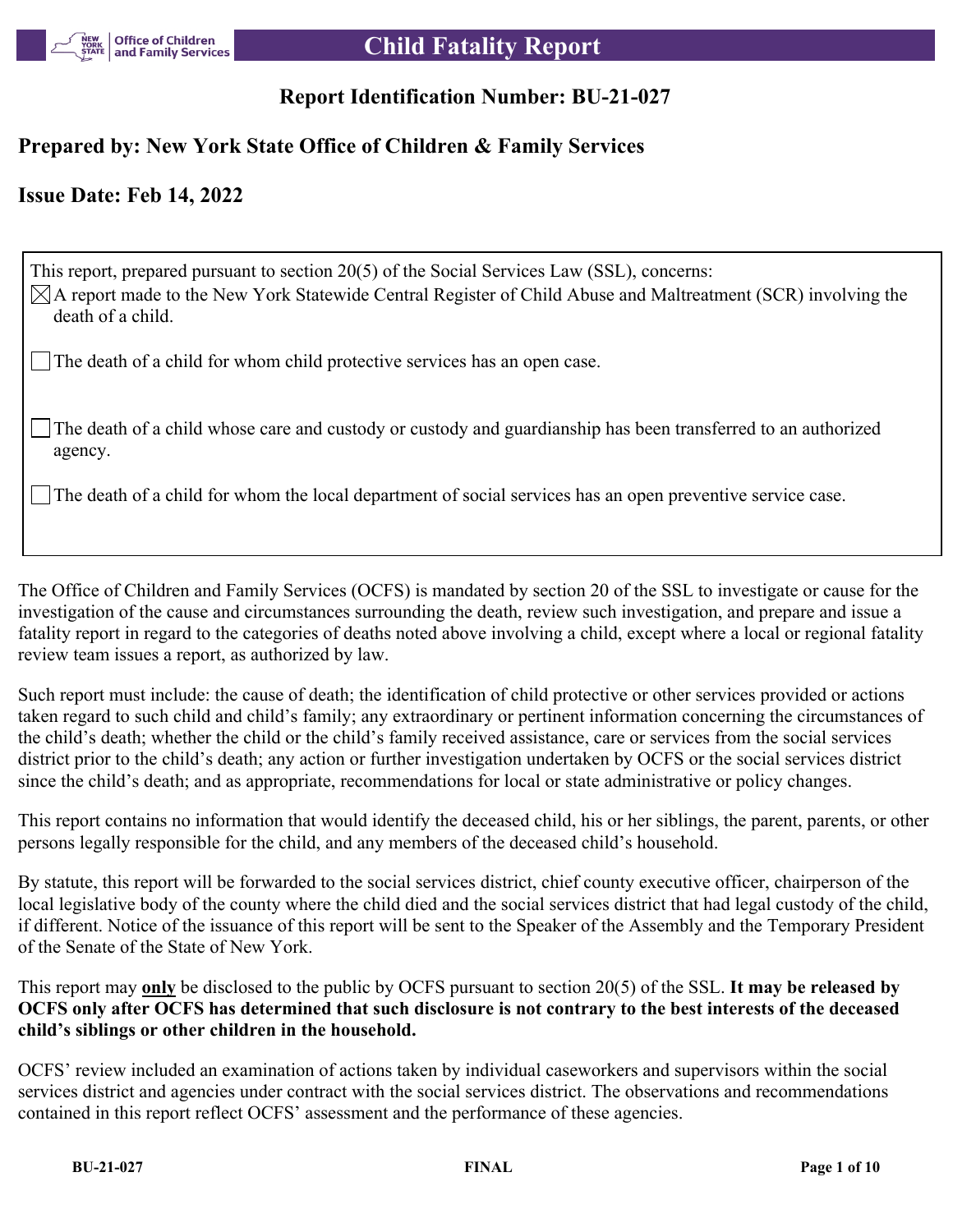

# **Abbreviations**

|                                                      | <b>Relationships</b>                                                  |                                       |
|------------------------------------------------------|-----------------------------------------------------------------------|---------------------------------------|
| <b>BM-Biological Mother</b>                          | <b>SM-Subject Mother</b>                                              | SC-Subject Child                      |
| <b>BF-Biological Father</b>                          | SF-Subject Father                                                     | OC-Other Child                        |
| MGM-Maternal Grand Mother                            | <b>MGF-Maternal Grand Father</b>                                      | FF-Foster Father                      |
| PGM-Paternal Grand Mother                            | <b>PGF-Paternal Grand Father</b>                                      | DCP-Day Care Provider                 |
| MGGM-Maternal Great Grand Mother                     | MGGF-Maternal Great Grand Father                                      | PGGF-Paternal Great Grand Father      |
| PGGM-Paternal Great Grand Mother                     | MA/MU-Maternal Aunt/Maternal Uncle PA/PU-Paternal Aunt/Paternal Uncle |                                       |
| <b>FM-Foster Mother</b>                              | <b>SS-Surviving Sibling</b>                                           | <b>PS-Parent Sub</b>                  |
| CH/CHN-Child/Children                                | <b>OA-Other Adult</b>                                                 |                                       |
|                                                      | Contacts                                                              |                                       |
| <b>LE-Law Enforcement</b>                            | <b>CW-Case Worker</b>                                                 | CP-Case Planner                       |
| Dr.-Doctor                                           | ME-Medical Examiner                                                   | <b>EMS-Emergency Medical Services</b> |
| DC-Day Care                                          | FD-Fire Department                                                    | <b>BM-Biological Mother</b>           |
| <b>CPS-Child Protective Services</b>                 |                                                                       |                                       |
|                                                      | <b>Allegations</b>                                                    |                                       |
| <b>FX-Fractures</b>                                  | <b>II-Internal Injuries</b>                                           | L/B/W-Lacerations/Bruises/Welts       |
| S/D/S-Swelling/Dislocation/Sprains                   | C/T/S-Choking/Twisting/Shaking                                        | B/S-Burns/Scalding                    |
| P/Nx-Poisoning/ Noxious Substance                    | <b>XCP-Excessive Corporal Punishment</b>                              | PD/AM-Parent's Drug Alcohol Misuse    |
| CD/A-Child's Drug/Alcohol Use                        | <b>LMC-Lack of Medical Care</b>                                       | <b>EdN-Educational Neglect</b>        |
| <b>EN-Emotional Neglect</b>                          | <b>SA-Sexual Abuse</b>                                                | M/FTTH-Malnutrition/Failure-to-thrive |
| IF/C/S-Inadequate Food/ Clothing/<br>Shelter         | <b>IG-Inadequate Guardianship</b>                                     | LS-Lack of Supervision                |
| Ab-Abandonment                                       | OTH/COI-Other                                                         |                                       |
|                                                      | <b>Miscellaneous</b>                                                  |                                       |
| <b>IND-Indicated</b>                                 | UNF-Unfounded                                                         | SO-Sexual Offender                    |
| Sub-Substantiated                                    | Unsub-Unsubstantiated                                                 | <b>DV-Domestic Violence</b>           |
| LDSS-Local Department of Social                      | <b>ACS-Administration for Children's</b>                              | NYPD-New York City Police             |
| Service                                              | Services                                                              | Department                            |
| PPRS-Purchased Preventive<br>Rehabilitative Services | TANF-Temporary Assistance to Needy<br>Families                        | FC-Foster Care                        |
| MH-Mental Health                                     | <b>ER-Emergency Room</b>                                              | <b>COS-Court Ordered Services</b>     |
| <b>OP-Order of Protection</b>                        | <b>RAP-Risk Assessment Profile</b>                                    | FASP-Family Assessment Plan           |
| <b>FAR-Family Assessment Response</b>                | Hx-History                                                            | Tx-Treatment                          |
| <b>CAC-Child Advocacy Center</b>                     | PIP-Program Improvement Plan                                          | yo-year(s) old                        |
| <b>CPR-Cardiopulmonary Resuscitation</b>             | ASTO-Allowing Sex Abuse to Occur                                      |                                       |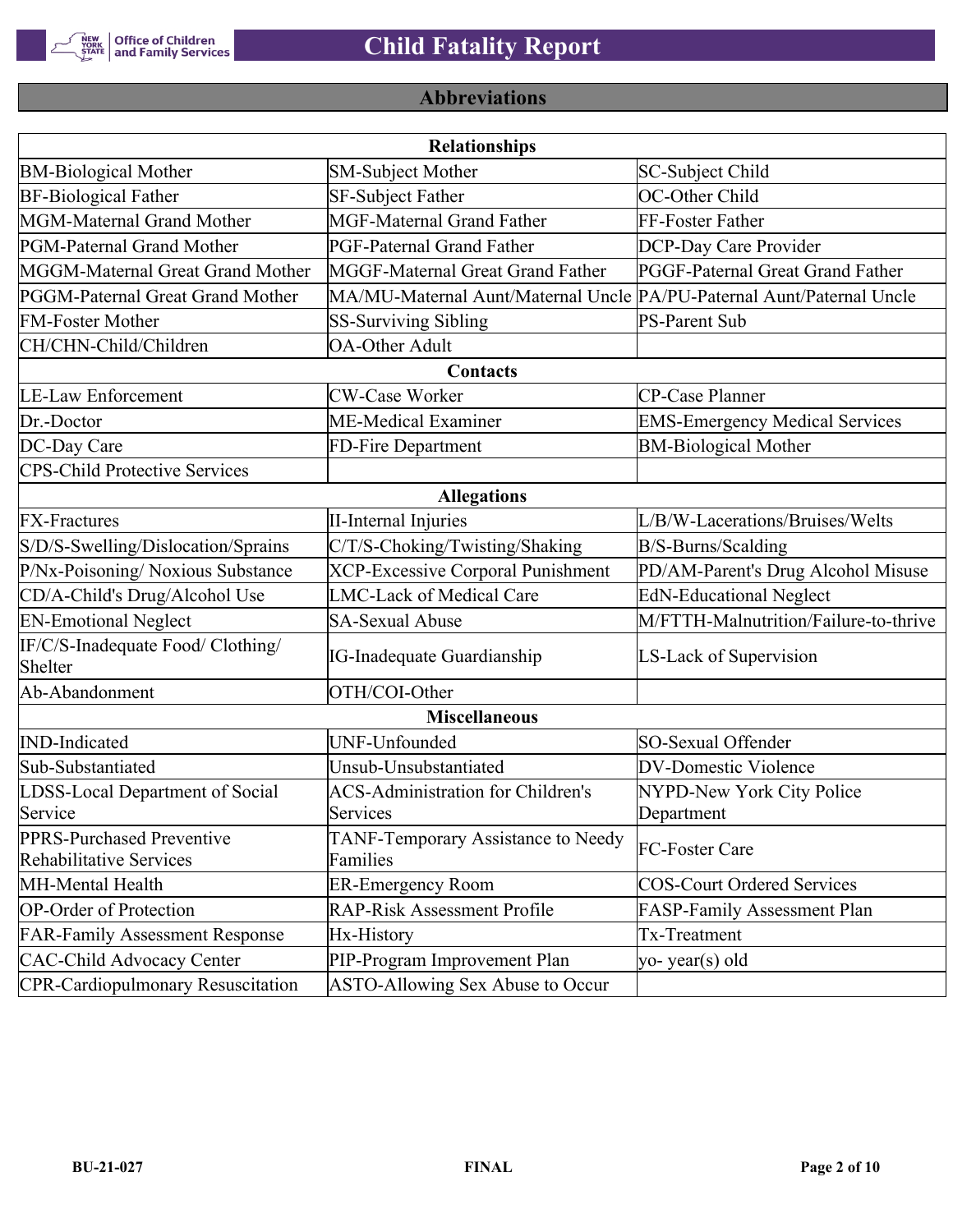### **Case Information**

**Report Type:** Child Deceased **Jurisdiction:** Chautauqua **Date of Death:** 08/31/2021

**Age:** 6 month(s) **Gender:** Male **Initial Date OCFS Notified:** 08/31/2021

#### **Presenting Information**

An SCR report was received with concerns that on 8/31/21, between 6:00PM and 6:30PM, the mother and father fed the six-month-old subject child, then laid him face down in his crib to sleep. The mother and father then went to another room in the home to eat dinner. At approximately 8:30PM, the mother checked on the child and found him with vomit around his head, not moving or breathing. The mother picked the child up and called 911. The parents performed cardiopulmonary resuscitation on the child until emergency services arrived. The child was transported to the hospital where he was declared deceased. He was an otherwise healthy child and there was no plausible explanation for his death.

#### **Executive Summary**

This fatality report concerns the death of a six-month-old male subject child that occurred on 8/31/21. A report was registered with the SCR on that same date with allegations of Inadequate Guardianship and DOA/Fatality against the child's mother and father. Chautauqua County Department of Social Services received the report and investigated the child's death. An autopsy was completed; however, the official cause and manner of death remained pending at the time of this writing.

At the time of the child's death, he resided with his mother and father. There were no other children residing in the household; however, the father had two daughters, ages four and five years old, who lived with their mother. The investigation revealed that at approximately 6:30PM on 8/31/21, the father laid the subject child on his stomach in his portable crib. The portable crib also contained three blankets, one of which was a large comforter that the child had been placed on top of. After putting the child down to sleep, the father and mother had dinner in a separate room of the house. At around 8:45PM, the mother went to get ready for bed, and upon entering her room, she noticed the child did not stir as he normally would. The mother found the child face down in the crib, and when she turned him over, he was unresponsive. Emergency services were called and responded to the home. The child was transported to the local hospital where he was pronounced deceased at 9:30PM on 8/31/21.

CCDSS interviewed family members and collateral sources, including law enforcement, the medical examiner, the subject child's pediatrician, and service providers. The surviving half-siblings were assessed and deemed safe with their mother. There was no criminality found regarding the child's death. The child's pediatrician informed CCDSS that the parents had been educated more than once regarding safe sleep practices. Although the final autopsy report had not yet been released, conversations with the medical examiner indicated the cause of death was likely due to the unsafe sleeping environment the child had been placed in. Therefore, CCDSS indicated the report and closed the investigation.

### **Findings Related to the CPS Investigation of the Fatality**

**Safety Assessment:**

 **Was sufficient information gathered to make the decision recorded on the:**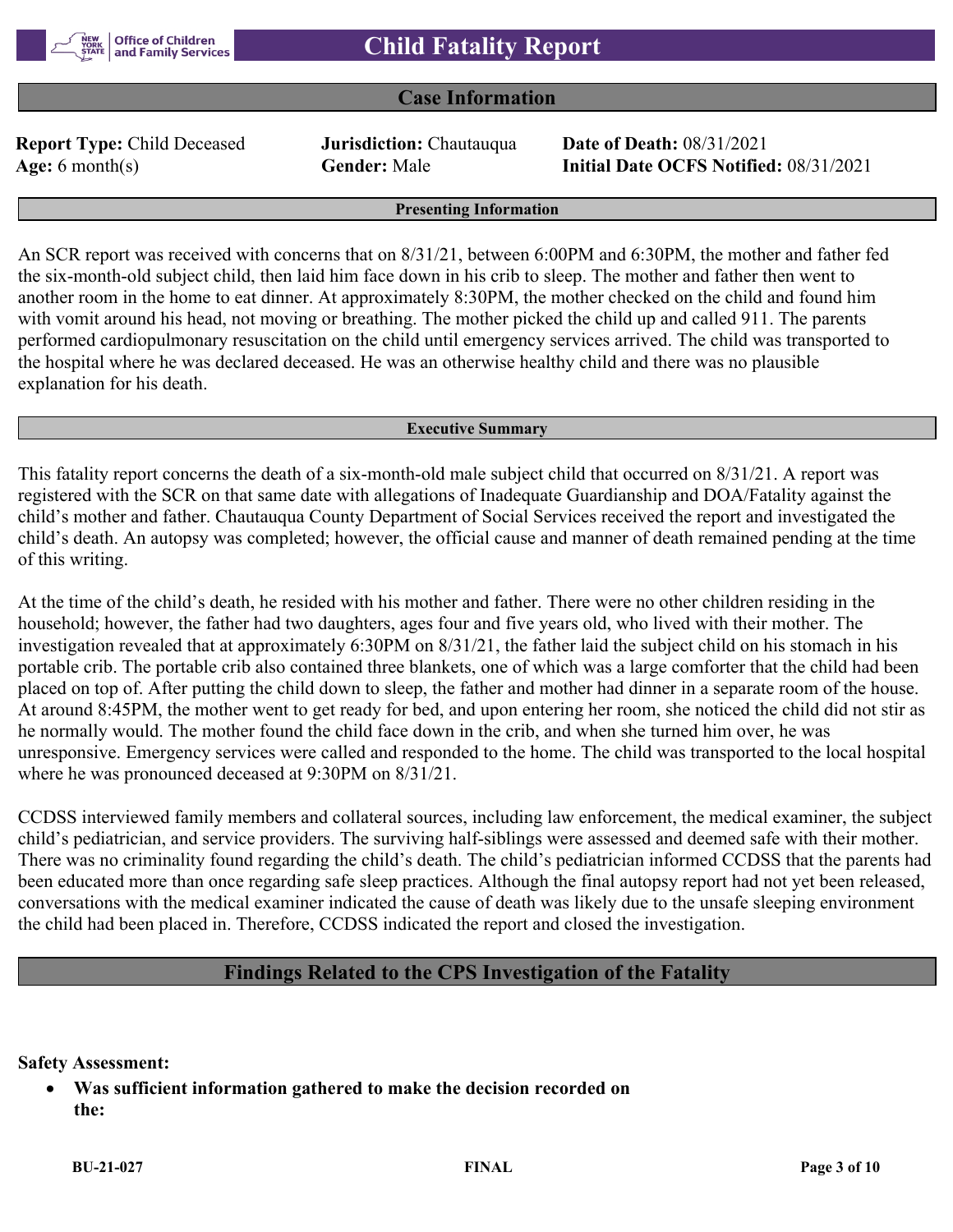

# **Child Fatality Report**

| <b>O</b> Approved Initial Safety Assessment?                                                                                                                             | Yes                                                                          |
|--------------------------------------------------------------------------------------------------------------------------------------------------------------------------|------------------------------------------------------------------------------|
| Safety assessment due at the time of determination?<br>$\circ$                                                                                                           | Yes                                                                          |
| Was the safety decision on the approved Initial Safety Assessment<br>$\bullet$<br>appropriate?                                                                           | Yes                                                                          |
| <b>Determination:</b>                                                                                                                                                    |                                                                              |
| Was sufficient information gathered to make determination(s) for all<br>$\bullet$<br>allegations as well as any others identified in the course of the<br>investigation? | Yes, sufficient information was<br>gathered to determine all<br>allegations. |
| Was the determination made by the district to unfound or indicate<br>$\bullet$<br>appropriate?                                                                           | Yes                                                                          |
| <b>Explain:</b>                                                                                                                                                          |                                                                              |
| CCDSS gathered information to determine the allegations and assess the safety of the surviving half-siblings.                                                            |                                                                              |
| Was the decision to close the case appropriate?                                                                                                                          | Yes                                                                          |
| Was casework activity commensurate with appropriate and relevant statutory Yes<br>or regulatory requirements?                                                            |                                                                              |
| Was there sufficient documentation of supervisory consultation?                                                                                                          | Yes, the case record has detail of the<br>consultation.                      |
| <b>Explain:</b>                                                                                                                                                          |                                                                              |
| The case record reflected supervisory consultations throughout the investigation. The level of casework activity was                                                     |                                                                              |

commensurate with the case circumstances.

#### **Required Actions Related to the Fatality**

| Are there Required Actions related to the compliance issue(s)? $\Box$ Yes $\Box$ No |  |  |  |  |  |
|-------------------------------------------------------------------------------------|--|--|--|--|--|
|-------------------------------------------------------------------------------------|--|--|--|--|--|

# **Fatality-Related Information and Investigative Activities**

**Incident Information**

| <b>Date of Death: 08/31/2021</b>          | Time of Death: 09:30 PM                                                |                            |
|-------------------------------------------|------------------------------------------------------------------------|----------------------------|
|                                           | Time of fatal incident, if different than time of death:               | Unknown                    |
| County where fatality incident occurred:  |                                                                        | Cattaraugus                |
| Was 911 or local emergency number called? |                                                                        | Yes                        |
| Time of Call:                             |                                                                        | Unknown                    |
| Did EMS respond to the scene?             |                                                                        | Yes                        |
|                                           | At time of incident leading to death, had child used alcohol or drugs? | N <sub>o</sub>             |
| Child's activity at time of incident:     |                                                                        |                            |
| $\boxtimes$ Sleeping                      | Working                                                                | Driving / Vehicle occupant |
| Playing                                   | Eating                                                                 | Unknown                    |
| <b>BU-21-027</b>                          | <b>FINAL</b>                                                           | Page 4 of 10               |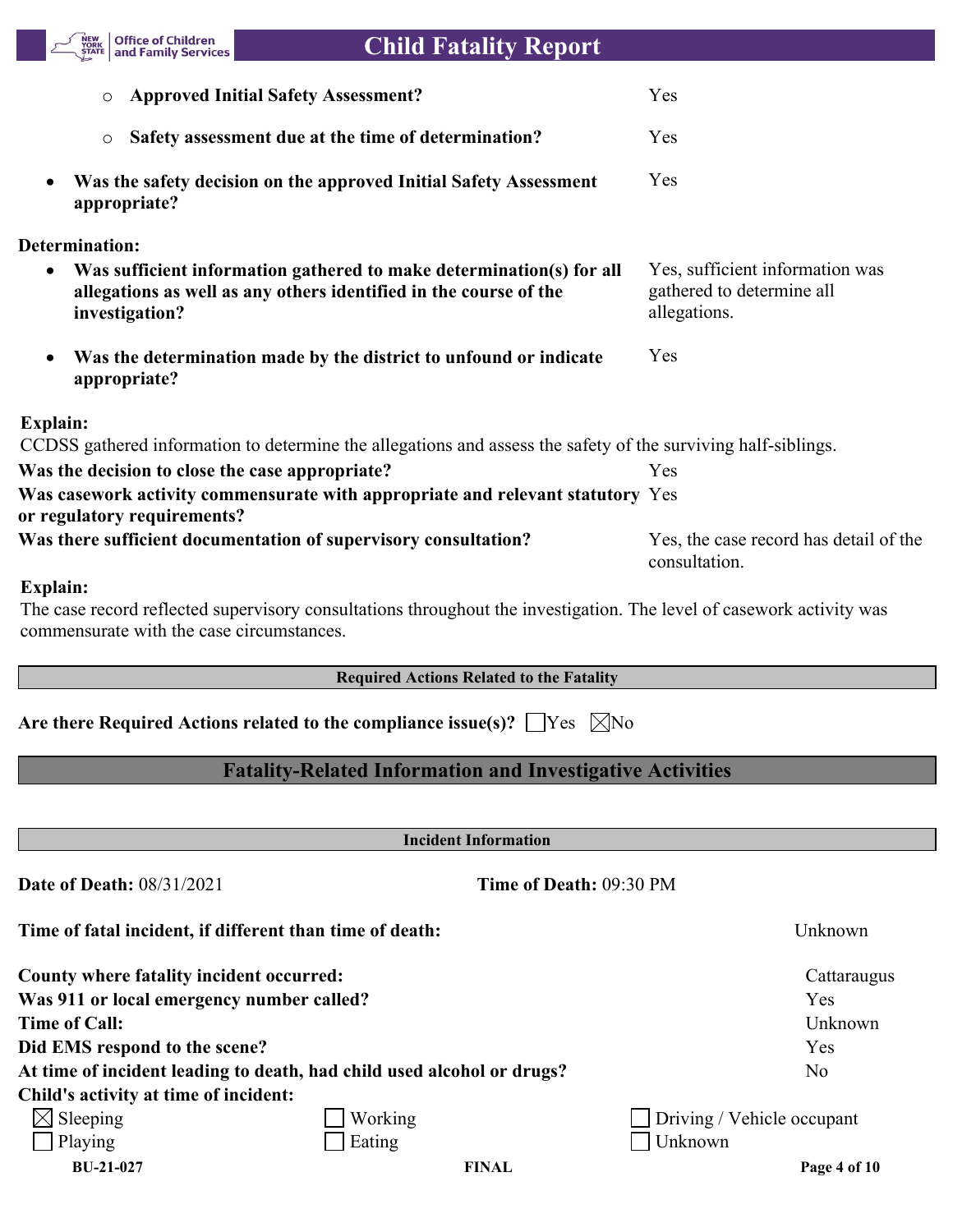

Other

## **Did child have supervision at time of incident leading to death?** Yes **How long before incident was the child last seen by caretaker?** 2 Hours **At time of incident was supervisor impaired?** Not impaired.

**At time of incident supervisor was:**

| Distracted | $ $ Absent |
|------------|------------|
|------------|------------|

| Distracted | $\Box$ Absent |
|------------|---------------|
| Asleep     | Other:        |

**Total number of deaths at incident event:**

**Children ages 0-18:** 1

**Adults:** 0

#### **Household Composition at time of Fatality**

| Household                  | Relationship   | Role                | Gender  | Age                    |
|----------------------------|----------------|---------------------|---------|------------------------|
| Deceased Child's Household | Deceased Child | Alleged Victim      | Male    | $ 6 \text{ Month}(s) $ |
| Deceased Child's Household | Father         | Alleged Perpetrator | Male    | Year(s)                |
| Deceased Child's Household | Mother         | Alleged Perpetrator | lFemale | Year(s)                |

#### **LDSS Response**

On 8/31/21, CCDSS received the SCR report regarding the death of SC, which occurred on that same date. CCDSS initiated their investigation within 24 hours and coordinated their efforts with their MDT.

On 9/1/21, CCDSS interviewed SM. SM reported she left for work at 5:00AM on 8/31/21 and SF stayed home with SC. SM said SC also had his 6-month checkup, which SM took him to at 3:00PM. SM said SC had immunizations and there were no concerns. SM said when they arrived home, SC was laughing and smiling and acting normally, but around 6:30PM, SC became very fussy and tired. SM explained SC did not have a fever and there were no changes to his breathing. SF then laid SC down on his stomach in the crib, and he had tried to feed SC prior to laying him down, but he did not want it. The crib contained one large comforter and two additional blankets. SM reported SF then left the room, and she and SF ate dinner and watched TV. SM said she was getting ready for bed around 8:45PM and noticed SC did not stir as he usually did when she entered the room. SM explained SC was face down, and she rolled SC over onto his back and found him not breathing. She stated she called 911 and started CPR. SM said SC was born premature at 26 weeks gestation and spent 86 days in the hospital; however, once released he had no additional medical needs or concerns. SM reported SC had an inhaler, but his doctor told her he did not need it. She did not believe SC received a dose of the inhaler on the date of his death. On this same date, CCDSS interviewed SF, and his recollection of events corroborated SM's. He reported SC was acting fine and had not been ill. He had no additional information to provide regarding the incident.

On 9/1/21, CCDSS assessed the safety of the SSs and observed their home. There were no concerns noted. The SSs were interviewed and reported they felt safe with their mother and with SF and SM.

On 9/7/21, CCDSS spoke with the early intervention coordinator involved with the family. The coordinator reported she was last in the home on 8/31/21 at 11:00AM, and SC was starting to roll over and smiling. She reported that was his best session yet and she had no concerns. The coordinator said both parents were present during that session and were engaging and appropriate.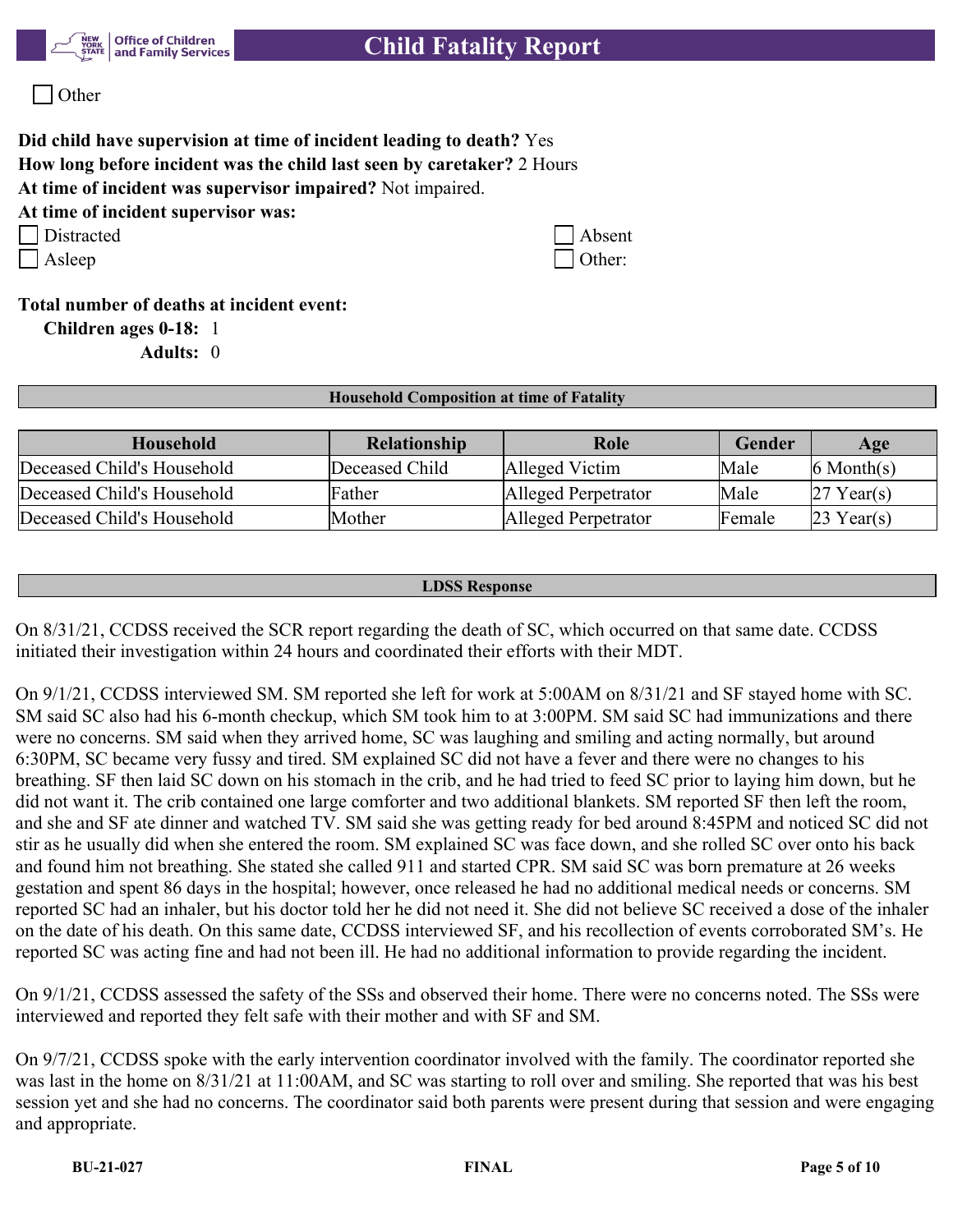

# **Child Fatality Report**

On 9/13/21, CCDSS spoke with SC's doctor. The doctor reported SC was up to date medically, gaining weight, and his lungs were clear when he was last seen on 8/31/21. The doctor explained SC was born in another state, and that was where he was prescribed an inhaler. She said SM reported only administering the inhaler once weekly instead of once daily, as the directions noted. SC saw a specialist regarding this in June 2021 and had a follow up scheduled for September. The record did not reflect if there was any possible negative effects from SC not receiving his inhaler as prescribed; however, the doctor reported SC was healthy and she had no concerns for his lungs or his breathing. The pediatrician also reported she discussed safe sleep practices with SM.

Throughout the investigation, CCDSS spoke with family and collateral sources. There were no criminal charges brought against either parent regarding the fatality. CCDSS provided grief and bereavement counseling referrals to SM and SF; however, they declined needing services. The ME reported there were no signs of trauma found during autopsy, and SC appeared to be a healthy infant. She noted an old subdural hematoma but said this was probably from the birthing process and was not related to SC's death. CCDSS found evidence that the parents placed SC in an unsafe sleeping environment, and a causal link was established after the ME opined the death was mostly likely due to such. Therefore, the allegations were substantiated, and the case was closed.

#### **Official Manner and Cause of Death**

**Official Manner:** Pending **Primary Cause of Death:** Pending **Person Declaring Official Manner and Cause of Death:** Medical Examiner

#### **Multidisciplinary Investigation/Review**

#### **Was the fatality investigation conducted by a Multidisciplinary Team (MDT)?**Yes

**Comments:** This fatality investigation was conducted by the Chautauqua County Multidisciplinary Team.

#### **Was the fatality referred to an OCFS approved Child Fatality Review Team?**Yes

**Comments:** Chautauqua County does not have an OCFS approved Child Fatality Review Team.

| <b>SCR Fatality Report Summary</b>       |                                                 |                            |                                     |  |  |
|------------------------------------------|-------------------------------------------------|----------------------------|-------------------------------------|--|--|
|                                          |                                                 |                            |                                     |  |  |
| <b>Alleged Victim(s)</b>                 | <b>Alleged Perpetrator(s)</b>                   | Allegation(s)              | <b>Allegation</b><br><b>Outcome</b> |  |  |
| 059421 - Deceased Child, Male, 6<br>Mons | 059422 - Mother, Female, 23<br>$\text{Year}(s)$ | DOA / Fatality             | Substantiated                       |  |  |
| 059421 - Deceased Child, Male, 6<br>Mons | 059422 - Mother, Female, 23<br>Year(s)          | Inadequate<br>Guardianship | Substantiated                       |  |  |
| 059421 - Deceased Child, Male, 6<br>Mons | $ 059423$ - Father, Male, 27 Year(s)            | DOA / Fatality             | Substantiated                       |  |  |
| 059421 - Deceased Child, Male, 6<br>Mons | $ 059423$ - Father, Male, 27 Year(s)            | Inadequate<br>Guardianship | Substantiated                       |  |  |

#### **CPS Fatality Casework/Investigative Activities**

|                        | Yes                      | N <sub>0</sub> | N/A | <b>Unable to</b><br><b>Determine</b> |
|------------------------|--------------------------|----------------|-----|--------------------------------------|
| All children observed? | $\hspace{0.5pt}\swarrow$ |                |     |                                      |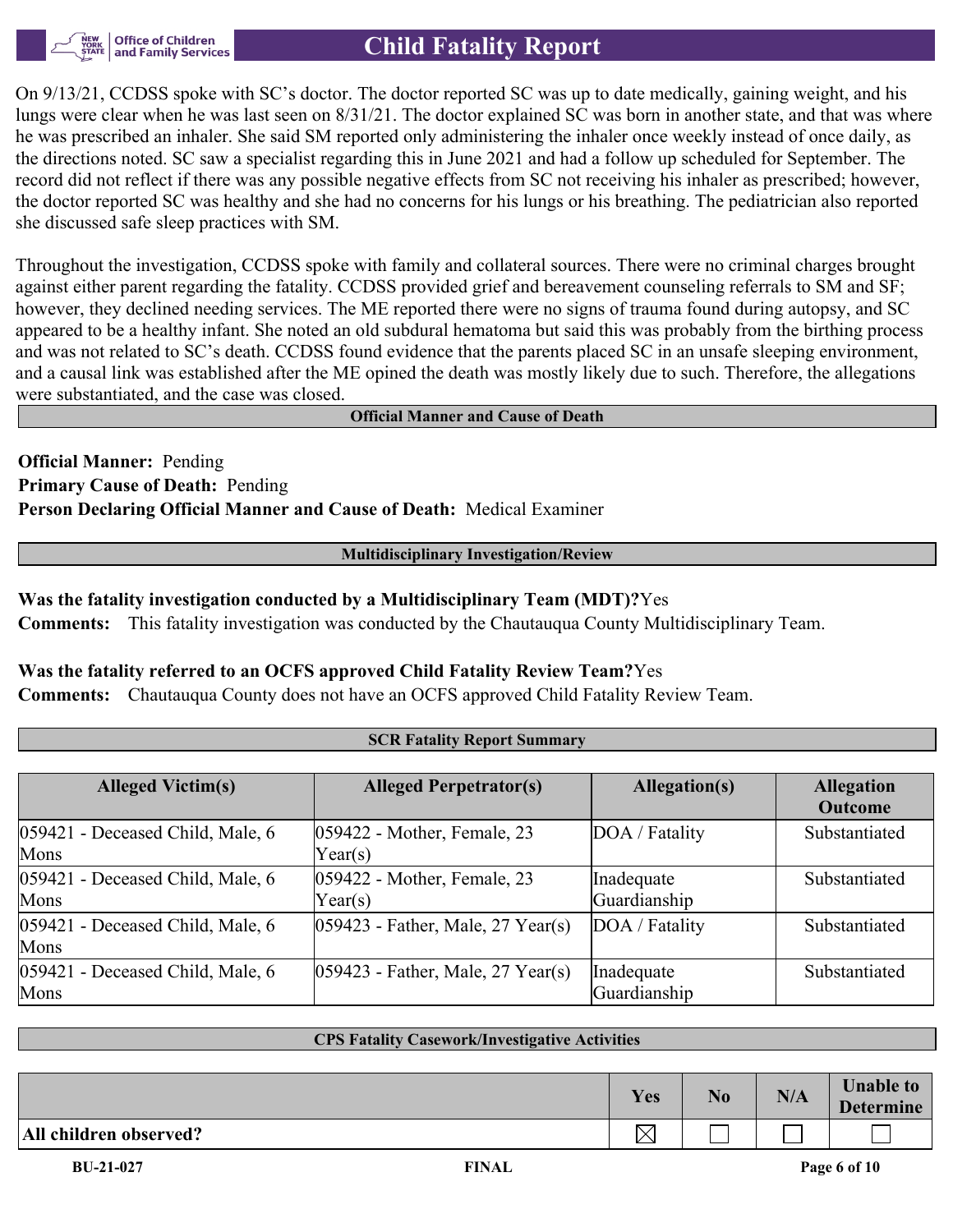| When appropriate, children were interviewed?                                                                                                                              | $\times$    |  |  |
|---------------------------------------------------------------------------------------------------------------------------------------------------------------------------|-------------|--|--|
| Alleged subject(s) interviewed face-to-face?                                                                                                                              | $\times$    |  |  |
| All 'other persons named' interviewed face-to-face?                                                                                                                       | $\boxtimes$ |  |  |
| Contact with source?                                                                                                                                                      | $\boxtimes$ |  |  |
| <b>All appropriate Collaterals contacted?</b>                                                                                                                             | $\boxtimes$ |  |  |
| Was a death-scene investigation performed?                                                                                                                                | $\boxtimes$ |  |  |
| Was there discussion with all parties (youth, other household members,<br>and staff) who were present that day (if nonverbal, observation and<br>comments in case notes)? | $\boxtimes$ |  |  |
| Coordination of investigation with law enforcement?                                                                                                                       | $\boxtimes$ |  |  |
| Was there timely entry of progress notes and other required<br>documentation?                                                                                             |             |  |  |

#### **Additional information:**

CCDSS interviewed the family and collateral sources. Progress notes and other documentation were completed and entered within the required timeframes.

#### **Fatality Safety Assessment Activities**

|                                                                                                                                                    | Yes         | N <sub>0</sub> | N/A | <b>Unable to</b><br><b>Determine</b> |
|----------------------------------------------------------------------------------------------------------------------------------------------------|-------------|----------------|-----|--------------------------------------|
| Were there any surviving siblings or other children in the household?                                                                              | $\boxtimes$ |                |     |                                      |
| Was there an adequate assessment of impending or immediate danger to surviving siblings/other children in the<br>household named in the report:    |             |                |     |                                      |
| Within 24 hours?                                                                                                                                   | $\times$    |                |     |                                      |
| At 7 days?                                                                                                                                         | $\boxtimes$ |                |     |                                      |
| At 30 days?                                                                                                                                        | $\times$    |                |     |                                      |
| Was there an approved Initial Safety Assessment for all surviving<br>siblings/ other children in the household within 24 hours?                    | $\boxtimes$ |                |     |                                      |
| Are there any safety issues that need to be referred back to the local<br>district?                                                                |             | $\boxtimes$    |     |                                      |
|                                                                                                                                                    |             |                |     |                                      |
| When safety factors were present that placed the surviving siblings/other<br>children in the household in impending or immediate danger of serious |             |                | ▽   |                                      |

| When safety factors were present that placed the surviving siblings/other  <br>children in the household in impending or immediate danger of serious |  |  |
|------------------------------------------------------------------------------------------------------------------------------------------------------|--|--|
| harm, were the safety interventions, including parent/caretaker actions                                                                              |  |  |
| adequate?                                                                                                                                            |  |  |

#### **Fatality Risk Assessment / Risk Assessment Profile**

|                                                    | Yes | N <sub>0</sub> | N/A | <b>Unable to</b><br><b>Determine</b> |
|----------------------------------------------------|-----|----------------|-----|--------------------------------------|
| Was the risk assessment/RAP adequate in this case? |     |                |     |                                      |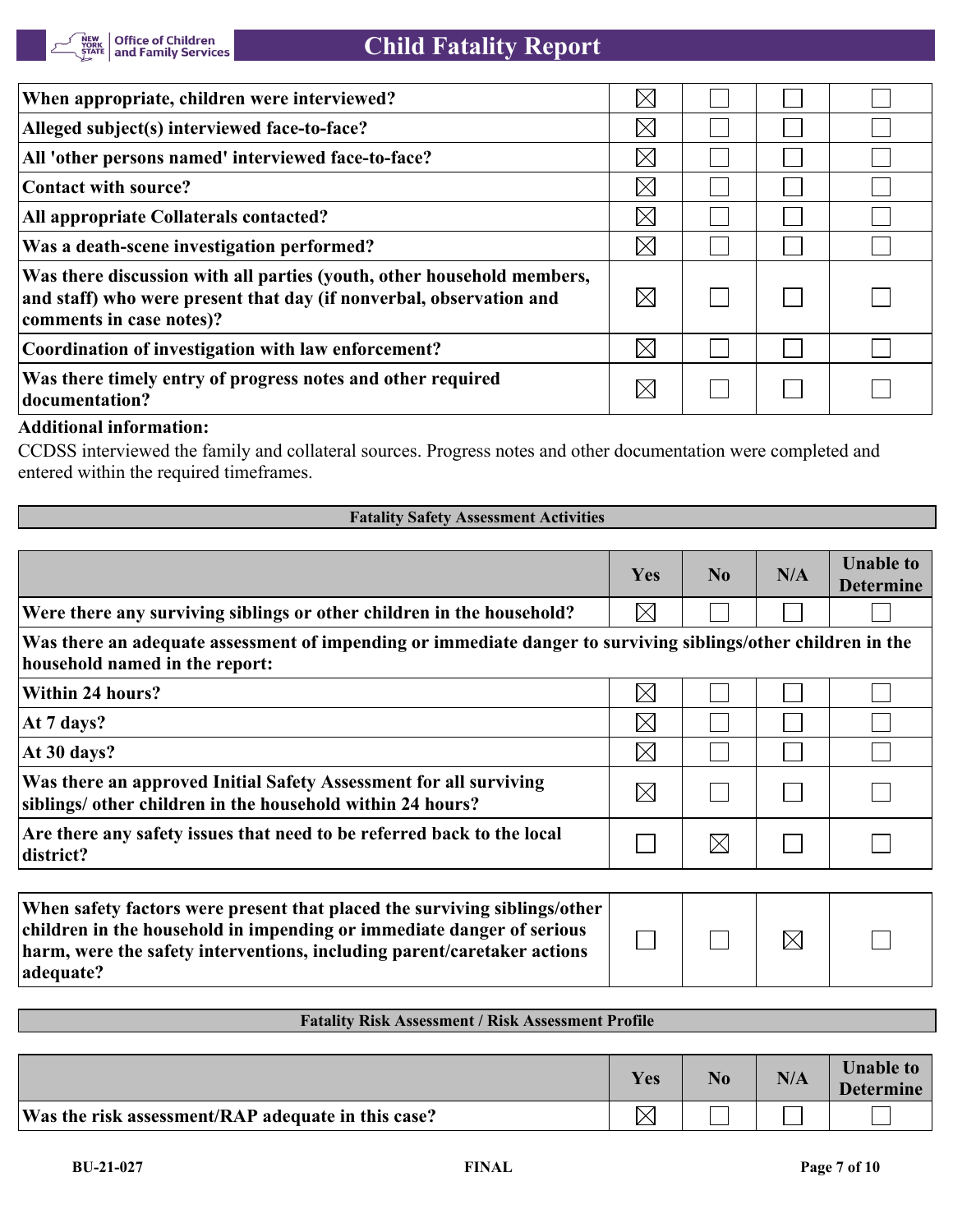

| During the course of the investigation, was sufficient information<br>gathered to assess risk to all surviving siblings/other children in the<br>household? |          |  |  |
|-------------------------------------------------------------------------------------------------------------------------------------------------------------|----------|--|--|
| Was there an adequate assessment of the family's need for services?                                                                                         | $\times$ |  |  |
| Did the protective factors in this case require the LDSS to file a petition<br>in Family Court at any time during or after the investigation?               |          |  |  |
| Were appropriate/needed services offered in this case                                                                                                       | $\times$ |  |  |
| <b>Explain:</b><br>CCDSS offered the family services in response to the child's death.                                                                      |          |  |  |

#### **Placement Activities in Response to the Fatality Investigation**

|                                                                                                                                                                                                       | Yes | N <sub>0</sub> | N/A | <b>Unable to</b><br><b>Determine</b> |
|-------------------------------------------------------------------------------------------------------------------------------------------------------------------------------------------------------|-----|----------------|-----|--------------------------------------|
| Did the safety factors in the case show the need for the surviving<br>siblings/other children in the household be removed or placed in foster<br>care at any time during this fatality investigation? |     |                |     |                                      |
| Were there surviving children in the household that were removed either<br>as a result of this fatality report / investigation or for reasons unrelated<br>to this fatality?                          |     | $\bowtie$      |     |                                      |

**Explain as necessary:**

The subject child's two surviving half-siblings resided with their mother and were deemed safe by the close of the investigation. There were no other children living in the subject child's household.

#### **Legal Activity Related to the Fatality**

**Was there legal activity as a result of the fatality investigation?** There was no legal activity.

#### **Services Provided to the Family in Response to the Fatality**

| <b>Services</b>               | <b>Provided</b><br><b>After</b><br>Death | Offered,<br>but<br><b>Refused</b> | Offered,<br><b>Unknown</b><br>if Used | <b>Not</b><br><b>Offered</b> | <b>Needed</b><br>but<br>Unavailable | N/A         | <b>CDR</b><br><b>Lead to</b><br>Referral |
|-------------------------------|------------------------------------------|-----------------------------------|---------------------------------------|------------------------------|-------------------------------------|-------------|------------------------------------------|
| <b>Bereavement counseling</b> |                                          | $\boxtimes$                       |                                       |                              |                                     |             |                                          |
| <b>Economic support</b>       |                                          |                                   |                                       |                              |                                     | $\boxtimes$ |                                          |
| <b>Funeral arrangements</b>   |                                          |                                   | $\boxtimes$                           |                              |                                     |             |                                          |
| <b>Housing assistance</b>     |                                          |                                   |                                       |                              |                                     | $\boxtimes$ |                                          |
| <b>Mental health services</b> |                                          | $\boxtimes$                       |                                       |                              |                                     |             |                                          |
| <b>Foster care</b>            |                                          |                                   |                                       |                              |                                     | $\boxtimes$ |                                          |
| Health care                   |                                          |                                   |                                       |                              |                                     | $\boxtimes$ |                                          |
| Legal services                |                                          |                                   |                                       |                              |                                     | $\boxtimes$ |                                          |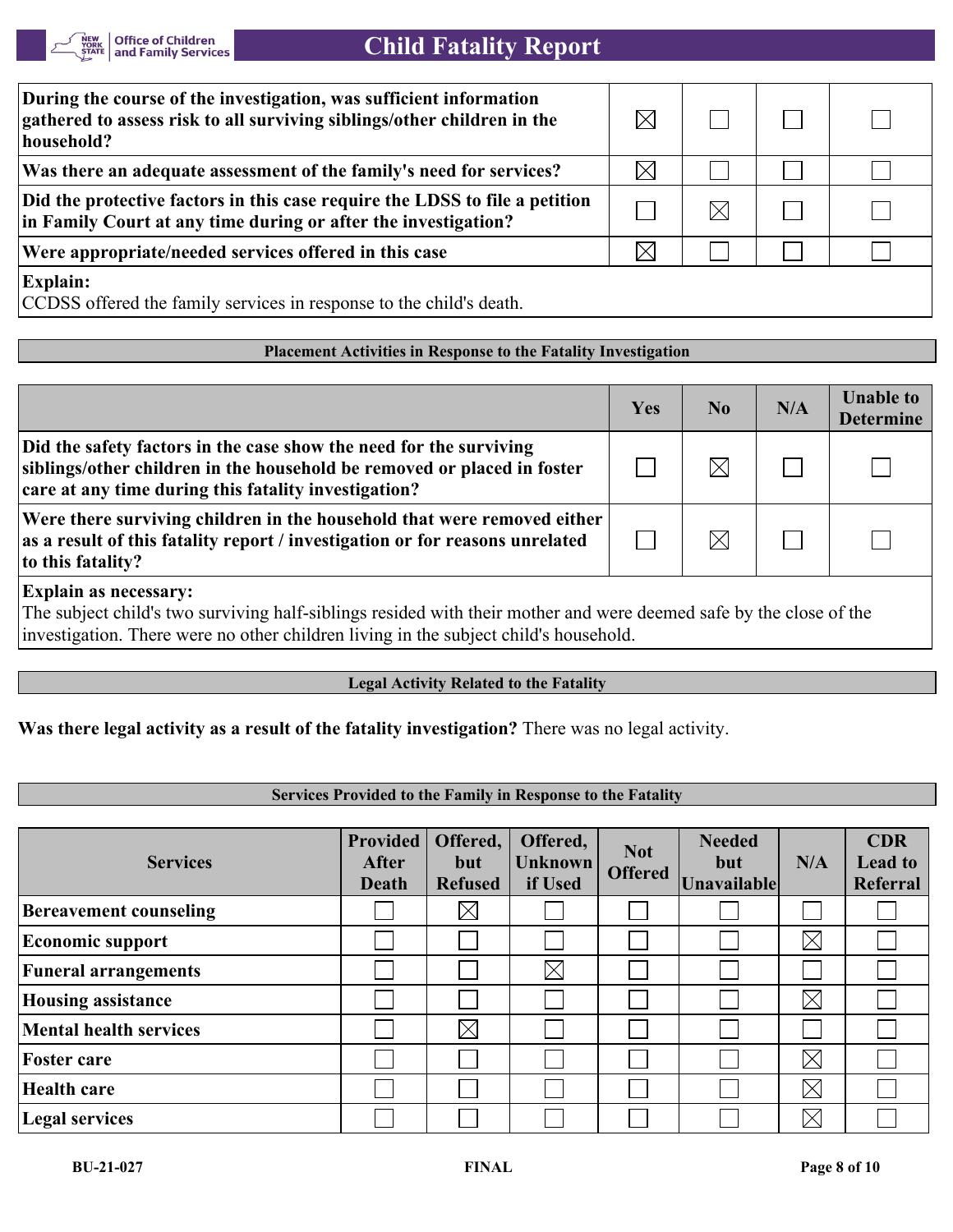

# **Child Fatality Report**

| <b>Family planning</b>                                                                                                                                                                                                                                                                                                             |  |  |  |  |  | $\bar{\bowtie}$ |  |
|------------------------------------------------------------------------------------------------------------------------------------------------------------------------------------------------------------------------------------------------------------------------------------------------------------------------------------|--|--|--|--|--|-----------------|--|
| <b>Homemaking Services</b>                                                                                                                                                                                                                                                                                                         |  |  |  |  |  | $\boxtimes$     |  |
| <b>Parenting Skills</b>                                                                                                                                                                                                                                                                                                            |  |  |  |  |  | $\boxtimes$     |  |
| Domestic Violence Services                                                                                                                                                                                                                                                                                                         |  |  |  |  |  | $\boxtimes$     |  |
| <b>Early Intervention</b>                                                                                                                                                                                                                                                                                                          |  |  |  |  |  | $\boxtimes$     |  |
| Alcohol/Substance abuse                                                                                                                                                                                                                                                                                                            |  |  |  |  |  | $\boxtimes$     |  |
| <b>Child Care</b>                                                                                                                                                                                                                                                                                                                  |  |  |  |  |  | $\boxtimes$     |  |
| Intensive case management                                                                                                                                                                                                                                                                                                          |  |  |  |  |  | $\boxtimes$     |  |
| <b>Family or others as safety resources</b>                                                                                                                                                                                                                                                                                        |  |  |  |  |  | $\boxtimes$     |  |
| Other                                                                                                                                                                                                                                                                                                                              |  |  |  |  |  | $\boxtimes$     |  |
| $\overline{a}$ and $\overline{a}$ and $\overline{a}$ and $\overline{a}$ and $\overline{a}$ and $\overline{a}$ and $\overline{a}$ and $\overline{a}$ and $\overline{a}$ and $\overline{a}$ and $\overline{a}$ and $\overline{a}$ and $\overline{a}$ and $\overline{a}$ and $\overline{a}$ and $\overline{a}$ and $\overline{a}$ and |  |  |  |  |  |                 |  |

#### **Additional information, if necessary:**

CCDSS provided the parents with bereavement counseling referrals and information on assistance with funeral costs. Service referrals were also provided to the surviving half-siblings' and their mother following the fatality.

# **Were services provided to siblings or other children in the household to address any immediate needs and support their well-being in response to the fatality?** Yes

**Explain:**

CCDSS provided the mother of the surviving half-siblings referrals for services for the half-siblings if needed.

### **Were services provided to parent(s) and other care givers to address any immediate needs related to the fatality?** Yes

**Explain:**

Grief and bereavement service referrals were provided to the parents following the fatality.

# **History Prior to the Fatality**

# **Child Information Did the child have a history of alleged child abuse/maltreatment?** No **Was the child ever placed outside of the home prior to the death?** No **Were there any siblings ever placed outside of the home prior to this child's death?** No **Was the child acutely ill during the two weeks before death?** No

#### **Infants Under One Year Old**

| During pregnancy, mother:<br>$\boxtimes$ Had medical complications / infections<br>Misused over-the-counter or prescription drugs<br>Experienced domestic violence<br>Was not noted in the case record to have any of the issues listed |              | Had heavy alcohol use<br>Smoked tobacco<br>Used illicit drugs |
|-----------------------------------------------------------------------------------------------------------------------------------------------------------------------------------------------------------------------------------------|--------------|---------------------------------------------------------------|
| Infant was born:<br>  Drug exposed<br><b>BU-21-027</b>                                                                                                                                                                                  | <b>FINAL</b> | With fetal alcohol effects or syndrome<br>Page 9 of 10        |